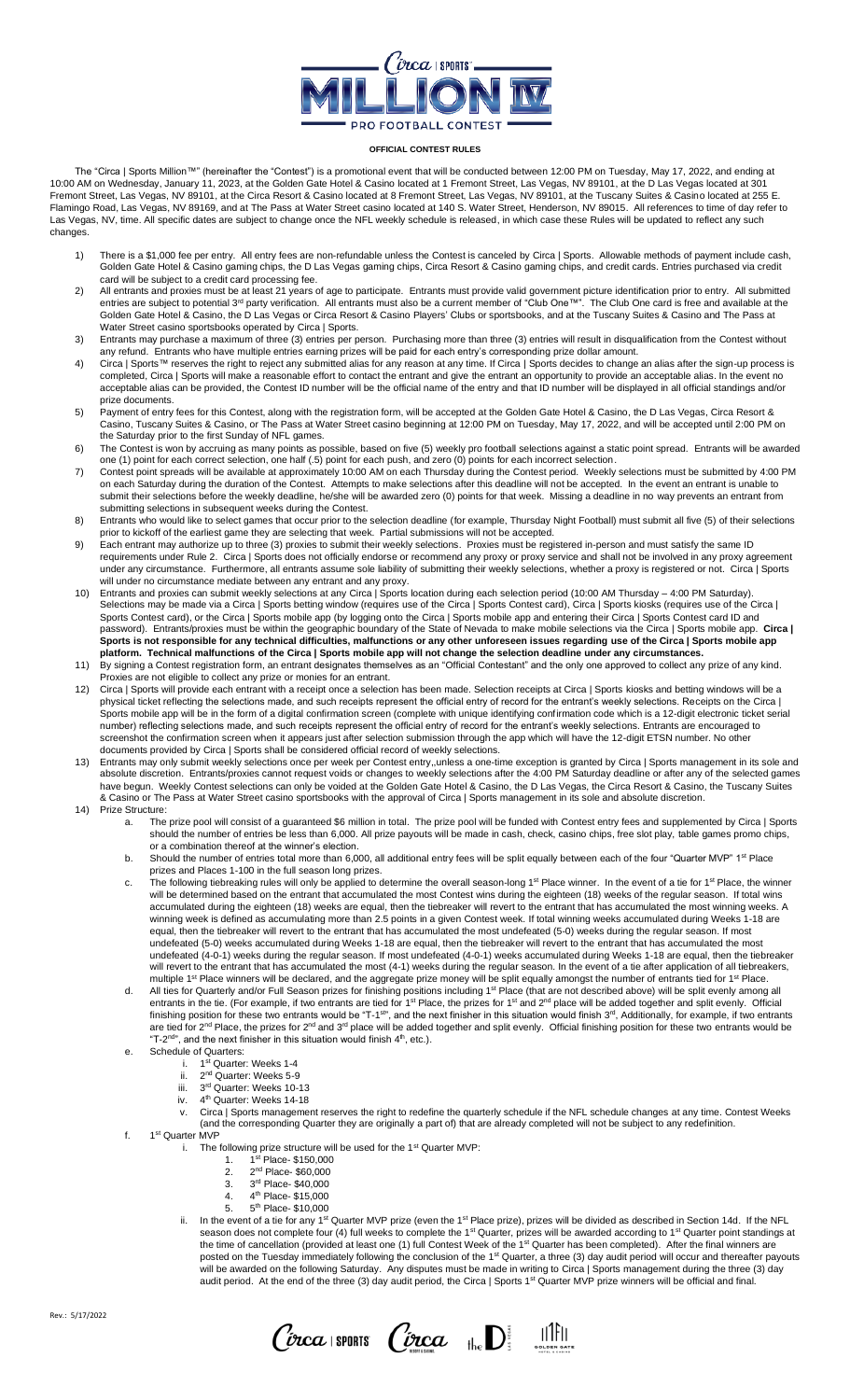- iii.  $1<sup>st</sup> Place for the  $1<sup>st</sup>$  Quarter MVP may have a higher payout if the total number of entries into the Contest exceeds 6,000.$ iv. Contest Weeks (and the corresponding Quarter they are originally part of) that are already completed will not be subject to any redefinition.
- g. 1<sup>st</sup> Quarter "Booby" Prize Winner
	- i. The following prize structure will be used for the 1<sup>st</sup> Quarter "Booby" Prize Winner:
	- 1st Place- \$25,000
	- 1. 1 ii. In the event of a tie for any 1st Quarter "Booby" prize (even the 1st Place prize), prizes will be divided as described in Section 14d. If the NFL season does not complete four (4) full weeks to complete the 1<sup>st</sup> Quarter, prizes will be awarded according to 1<sup>st</sup> Quarter point standings at the time of cancellation (provided at least one (1) full Contest Week of the 1st Quarter has been completed). After the final winners are posted on the Tuesday immediately following the conclusion of the 1<sup>st</sup> Quarter, a three (3) day audit period will occur and thereafter payouts will be awarded on the following Saturday. Any disputes must be made in writing to Circa | Sports management during the three (3) day audit period. At the end of the three (3) day audit period, the Circa | Sports 1<sup>st</sup> Quarter "Booby" prize winners will be official and final.
- h. 2<sup>nd</sup> Quarter MVP
	- i. The following prize structure will be used for the  $2<sup>nd</sup>$  Quarter MVP:
		- $\frac{1}{2}$ st Place- \$150,000
			- 2. 2<sup>nd</sup> Place- \$60,000
			- 3. 3 rd Place- \$40,000
			- 4. 4<sup>th</sup> Place- \$15,000
			- 5. 5<sup>th</sup> Place- \$10,000
	- In the event of a tie for any 2<sup>nd</sup> Quarter MVP prize (even the 1<sup>st</sup> Place prize), prizes will be divided as described in Section 14d. If the NFL season does not complete nine (9) full weeks to complete the 2<sup>nd</sup> Quarter, prizes will be awarded according to 2<sup>nd</sup> Quarter point standings at the time of cancellation (provided at least one (1) full Contest Week of the 2<sup>nd</sup> Quarter has been completed). After the final winners are posted on the Tuesday immediately following the conclusion of the 2<sup>nd</sup> Quarter, a three (3) day audit period will occur and thereafter payouts will be awarded on the following Saturday. Any disputes must be made in writing to Circa | Sports management during the three (3) day audit period. At the end of the three (3) day audit period, the Circa | Sports 2nd Quarter MVP prize winners will be official and final. iii. 1<sup>st</sup> Place for the 2<sup>nd</sup> Quarter MVP may have a higher payout if the total number of entries into the Contest exceeds 6,000.
- i. 2<sup>nd</sup> Quarter "Booby" Prize Winner
	- i. The following prize structure will be used for the 2<sup>nd</sup> Quarter "Booby" Prize Winner:
	- 1. 1 1<sup>st</sup> Place- \$25,000
	- ii. In the event of a tie for any 2<sup>nd</sup> Quarter "Booby" prize (even the 1<sup>st</sup> Place prize), prizes will be divided as described in Section 14d. If the NFL season does not complete nine (9) full weeks to complete the 2<sup>nd</sup> Quarter, prizes will be awarded according to 2<sup>nd</sup> Quarter point standings at the time of cancellation (provided at least one (1) full Contest Week of the  $2^{nd}$  Quarter has been completed). After the final winners are posted on the Tuesday immediately following the conclusion of the 2<sup>nd</sup> Quarter, a three (3) day audit period will occur and thereafter payouts will be awarded on the following Saturday. Any disputes must be made in writing to Circa | Sports management during the three (3) day audit period. At the end of the three (3) day audit period, the Circa | Sports 2<sup>nd</sup> Quarter "Booby" prize winners will be official and final.
- j. 3<sup>rd</sup> Quarter MVP
	- i. The following prize structure will be used for the  $3<sup>rd</sup>$  Quarter MVP:
		- 1. 1 st Place- \$150,000
			- 2. 2<sup>nd</sup> Place- \$60,000
			- 3. 3 rd Place- \$40,000
			- 4. 4 th Place- \$15,000  $5<sup>th</sup>$  Place- \$10,000
	- 5. 5 ii. In the event of a tie for any 3<sup>rd</sup> Quarter MVP prize (even the 1<sup>st</sup> Place prize), prizes will be divided as described in Section 14d. If the NFL season does not complete thirteen (13) full weeks to complete the 3<sup>rd</sup> Quarter, prizes will be awarded according to 3<sup>rd</sup> Quarter point standings at the time of cancellation (provided at least one (1) full Contest Week of the 3<sup>rd</sup> Quarter has been completed). After the final winners are posted on the Tuesday immediately following the conclusion of the 1st Quarter, a three (3) day audit period will occur and thereafter payouts will be awarded on the following Saturday. Any disputes must be made in writing to Circa | Sports management during the three (3) day audit period. At the end of the three (3) day audit period, the Circa | Sports 3<sup>rd</sup> Quarter MVP prize winners will be official and final.
	- iii. 1<sup>st</sup> Place for the 3<sup>rd</sup> Quarter MVP may have a higher payout if the total number of entries into the Contest exceeds 6,000.
- k. 3<sup>rd</sup> Quarter "Booby" Prize Winner
	- i. The following prize structure will be used for the 3<sup>rd</sup> Quarter "Booby" Prize Winner:
		- 1<sup>st</sup> Place- \$25,000
		- 1. 1st Place- \$25,000<br>ii. In the event of a tie for any 3<sup>rd</sup> Quarter "Booby" prize (even the 1<sup>st</sup> Place prize), prizes will be divided as described in Section 14d. If the NFL season does not complete thirteen (13) full weeks to complete the 3<sup>rd</sup> Quarter, prizes will be awarded according to 3<sup>rd</sup> Quarter point standings at the time of cancellation (provided at least one (1) full Contest Week of the 3<sup>rd</sup> Quarter has been completed). After the final winners are posted on the Tuesday immediately following the conclusion of the 3<sup>rd</sup> Quarter, a three (3) day audit period will occur and winners are posted on the Tuesday immediately following the conclusion of the 3<sup>rd</sup> Q thereafter payouts will be awarded on the following Saturday. Any disputes must be made in writing to Circa | Sports management during the three (3) day audit period. At the end of the three (3) day audit period, the Circa | Sports 3<sup>rd</sup> Quarter "Booby" prize winners will be official and final.
- l. 4<sup>th</sup> Quarter MVP
	- i. The following prize structure will be used for the  $4<sup>th</sup>$  Quarter MVP:
		- 1. 1 st Place- \$150,000
		- 2. 2<sup>nd</sup> Place- \$60,000  $\overline{3}$ .
			- 3rd Place- \$40,000
		- 4. 4<sup>th</sup> Place- \$15,000
		- 5. 5<sup>th</sup> Place- \$10,000
	- ii. In the event of a tie for any 4<sup>th</sup> Quarter MVP prize (even the 1<sup>st</sup> Place prize), prizes will be divided as described in Section 14d. If the NFL season does not complete eighteen (18) full weeks to complete the 4<sup>th</sup> Quarter, prizes will be awarded according to 4<sup>th</sup> Quarter point standings at the time of cancellation (provided at least one (1) full Contest Week of the 4<sup>th</sup> Quarter has been completed). After the final winners are posted on the Tuesday immediately following the conclusion of the 4<sup>th</sup> Quarter, a three (3) day audit period will occur and thereafter payouts will be awarded on the following Saturday. Any disputes must be made in writing to Circa | Sports management during the three (3) day audit period. At the end of the three (3) day audit period, the Circa | Sports 4<sup>th</sup> Quarter MVP prize winners will be official and final.
	- If the NFL season is cancelled during/after Week 13, but prior to the completion of Week 14, Week 13 will be considered the "4<sup>th</sup> Quarter" and prizes will be awarded based on Contest Standings.
	- iv. 1<sup>st</sup> Place for the 4<sup>th</sup> Quarter MVP may have a higher payout if the total number of entries into the Contest exceeds 6,000.
- m. 4<sup>th</sup> Quarter "Booby" Prize Winner
	- i. The following prize structure will be used for the  $4<sup>th</sup>$  Quarter "Booby" Prize Winner:
		- 1. 1 st Place- \$25,000 ii. In the event of a tie for any 4<sup>th</sup> Quarter "Booby" prize (even the 1<sup>st</sup> Place prize), prizes will be divided as described in Section 14d. If the NFL season does not complete eighteen (18) full weeks to complete the 4<sup>th</sup> Quarter, prizes will be awarded according to 4<sup>th</sup> Quarter point standings at the time of cancellation (provided at least one (1) full Contest Week of the 4<sup>th</sup> Quarter has been completed). After the final winners are posted on the Tuesday immediately following the conclusion of the 4<sup>th</sup> Quarter, a three (3) day audit period will occur and thereafter payouts will be awarded on the following Saturday. Any disputes must be made in writing to Circa | Sports management during<br>the three (3) day audit period. At the end of the three (3) day audit period, the Cir official and final.
- n. A prize payout may be shared by completing IRS Form 5754. All parties listed on the form must appear in person together at a Circa | Sports location and are subject to the requirements set forth in Rule 2 above before any individual payouts will be awarded for the prize payout being shared.

| Winner                        | <b>Description</b>                                | <b>Cash Prize</b> |
|-------------------------------|---------------------------------------------------|-------------------|
|                               |                                                   |                   |
| 1st Place Full Season Winner  | Most points scored during the entire contest      | 1,000,000.00      |
| 2nd Place Full Season Winner  | 2nd most points scored during the entire contest  | 500,000.00        |
| 3rd Place Full Season Winner  | 3rd most points scored during the entire contest  | 400,000.00        |
| 4th Place Full Season Winner  | 4th most points scored during the entire contest  | 350,000.00        |
| 5th Place Full Season Winner  | 5th most points scored during the entire contest  | 300.000.00        |
| 6th Place Full Season Winner  | 6th most points scored during the entire contest  | 250.000.00        |
| 7th Place Full Season Winner  | 7th most points scored during the entire contest  | 200.000.00        |
| 8th Place Full Season Winner  | 8th most points scored during the entire contest  | 150.000.00        |
| 9th Place Full Season Winner  | 9th most points scored during the entire contest  | 100.000.00        |
| 10th Place Full Season Winner | 10th most points scored during the entire contest | 90.000.00         |
| 11th Place Full Season Winner | 11th most points scored during the entire contest | 80.000.00         |

 $\emph{C}$ *inca* i sports  $\emph{C}$ *inca*  $\emph{C}$   $\emph{C}$   $\emph{C}$   $\emph{C}$   $\emph{C}$   $\emph{C}$   $\emph{C}$   $\emph{C}$   $\emph{C}$   $\emph{C}$   $\emph{C}$   $\emph{C}$   $\emph{C}$   $\emph{C}$   $\emph{C}$   $\emph{C}$   $\emph{C}$   $\emph{C}$   $\emph{C}$   $\emph{C}$   $\$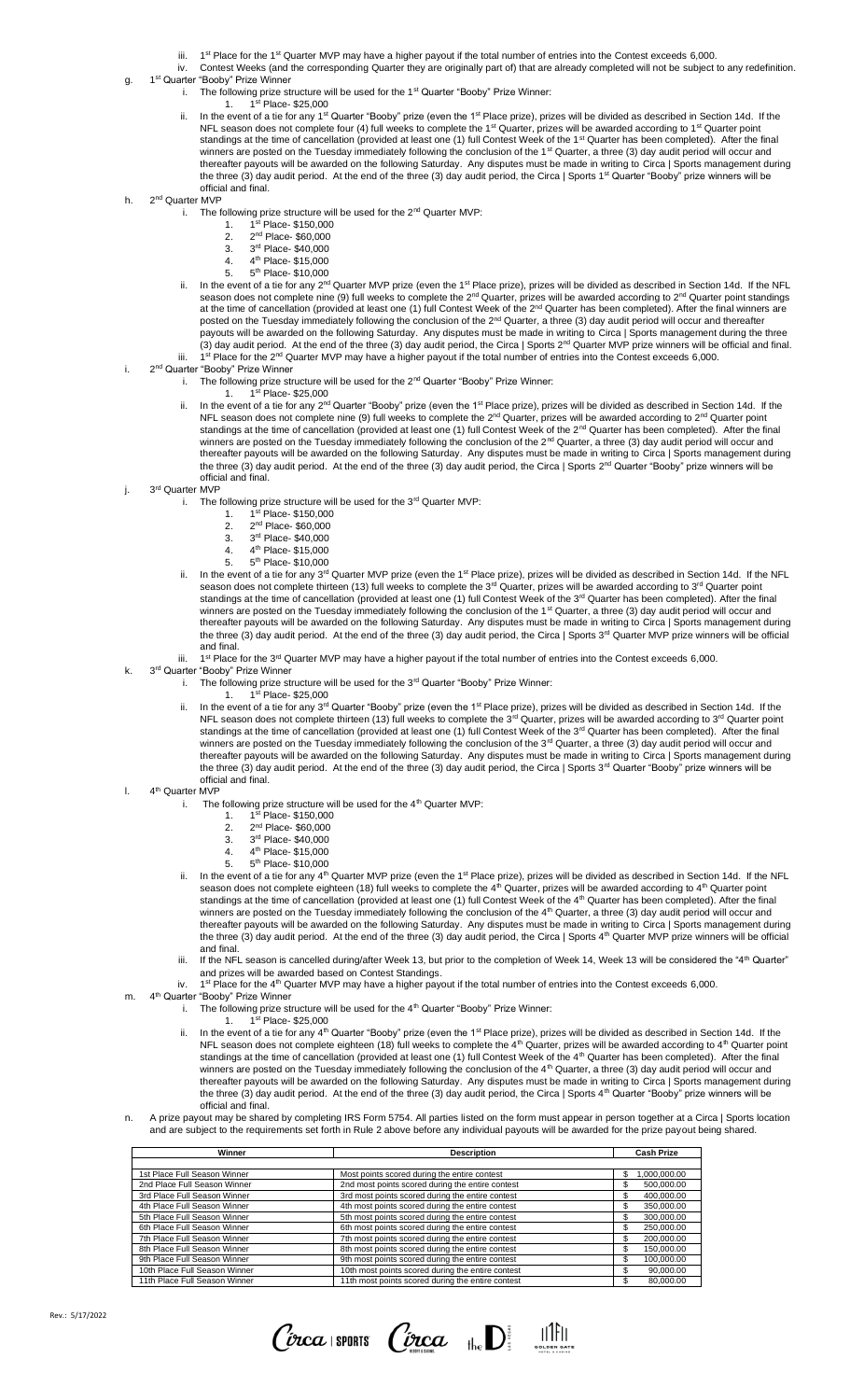| 12th Place Full Season Winner<br>13th Place Full Season Winner                                           | 12th most points scored during the entire contest<br>13th most points scored during the entire contest                          | \$<br>\$       | 70,000.00<br>60,000.00               |
|----------------------------------------------------------------------------------------------------------|---------------------------------------------------------------------------------------------------------------------------------|----------------|--------------------------------------|
| 14th Place Full Season Winner                                                                            | 14th most points scored during the entire contest                                                                               | \$             | 50,000.00                            |
| 15th Place Full Season Winner<br>16th Place Full Season Winner                                           | 15th most points scored during the entire contest<br>16th most points scored during the entire contest                          | \$<br>\$       | 40,000.00<br>32,000.00               |
| 17th Place Full Season Winner                                                                            | 17th most points scored during the entire contest                                                                               | \$             | 30,000.00                            |
| 18th Place Full Season Winner<br>19th Place Full Season Winner                                           | 18th most points scored during the entire contest<br>19th most points scored during the entire contest                          | \$<br>\$       | 28,000.00<br>27,500.00               |
| 20th Place Full Season Winner                                                                            | 20th most points scored during the entire contest                                                                               | \$             | 27,000.00                            |
| 21st Place Full Season Winner                                                                            | 21st most points scored during the entire contest                                                                               | \$             | 26,500.00                            |
| 22nd Place Full Season Winner<br>23rd Place Full Season Winner                                           | 22nd most points scored during the entire contest<br>23rd most points scored during the entire contest                          | \$<br>\$       | 26,000.00<br>25,500.00               |
| 24th Place Full Season Winner                                                                            | 24th most points scored during the entire contest                                                                               | \$             | 25.000.00                            |
| 25th Place Full Season Winner<br>26th Place Full Season Winner                                           | 25th most points scored during the entire contest                                                                               | \$<br>\$       | 24,500.00<br>24,000.00               |
| 27th Place Full Season Winner                                                                            | 26th most points scored during the entire contest<br>27th most points scored during the entire contest                          | \$             | 23.500.00                            |
| 28th Place Full Season Winner                                                                            | 28th most points scored during the entire contest                                                                               | \$             | 23,000.00                            |
| 29th Place Full Season Winner<br>30th Place Full Season Winner                                           | 29th most points scored during the entire contest<br>30th most points scored during the entire contest                          | \$<br>\$       | 22,500.00<br>22,000.00               |
| 31st Place Full Season Winner                                                                            | 31st most points scored during the entire contest                                                                               | \$             | 21,500.00                            |
| 32nd Place Full Season Winner                                                                            | 32nd most points scored during the entire contest                                                                               | \$             | 21,000.00                            |
| 33rd Place Full Season Winner<br>34th Place Full Season Winner                                           | 33rd most points scored during the entire contest<br>34th most points scored during the entire contest                          | \$<br>\$       | 20,500.00<br>20,000.00               |
| 35th Place Full Season Winner                                                                            | 35th most points scored during the entire contest                                                                               | \$             | 19,500.00                            |
| 36th Place Full Season Winner<br>37th Place Full Season Winner                                           | 36th most points scored during the entire contest<br>37th most points scored during the entire contest                          | \$<br>\$       | 19,000.00<br>18,500.00               |
| 38th Place Full Season Winner                                                                            | 38th most points scored during the entire contest                                                                               | \$             | 18,000.00                            |
| 39th Place Full Season Winner                                                                            | 39th most points scored during the entire contest                                                                               | \$             | 17,500.00                            |
| 40th Place Full Season Winner<br>41st Place Full Season Winner                                           | 40th most points scored during the entire contest<br>41st most points scored during the entire contest                          | \$<br>\$       | 17,000.00<br>16,500.00               |
| 42nd Place Full Season Winner                                                                            | 42nd most points scored during the entire contest                                                                               | \$             | 16,000.00                            |
| 43rd Place Full Season Winner                                                                            | 43rd most points scored during the entire contest                                                                               | \$             | 15,500.00                            |
| 44th Place Full Season Winner<br>45th Place Full Season Winner                                           | 44th most points scored during the entire contest<br>45th most points scored during the entire contest                          | \$<br>\$       | 15,000.00<br>14,500.00               |
| 46th Place Full Season Winner                                                                            | 46th most points scored during the entire contest                                                                               | \$             | 14.000.00                            |
| 47th Place Full Season Winner<br>48th Place Full Season Winner                                           | 47th most points scored during the entire contest<br>48th most points scored during the entire contest                          | \$<br>\$       | 13,500.00<br>13,000.00               |
| 49th Place Full Season Winner                                                                            | 49th most points scored during the entire contest                                                                               | \$             | 12,500.00                            |
| 50th Place Full Season Winner                                                                            | 50th most points scored during the entire contest                                                                               | \$             | 12,000.00                            |
| 51st Place Full Season Winner<br>52nd Place Full Season Winner                                           | 51st most points scored during the entire contest<br>52nd most points scored during the entire contest                          | \$<br>\$       | 11,500.00<br>11,000.00               |
| 53rd Place Full Season Winner                                                                            | 53rd most points scored during the entire contest                                                                               | \$             | 10,750.00                            |
| 54th Place Full Season Winner<br>55th Place Full Season Winner                                           | 54th most points scored during the entire contest<br>55th most points scored during the entire contest                          | \$<br>\$       | 10,500.00<br>10,250.00               |
| 56th Place Full Season Winner                                                                            | 56th most points scored during the entire contest                                                                               | \$             | 10,000.00                            |
| 57th Place Full Season Winner                                                                            | 57th most points scored during the entire contest                                                                               | \$             | 9,750.00                             |
| 58th Place Full Season Winner<br>59th Place Full Season Winner                                           | 58th most points scored during the entire contest<br>59th most points scored during the entire contest                          | \$<br>\$       | 9,500.00<br>9,250.00                 |
| 60th Place Full Season Winner                                                                            | 60th most points scored during the entire contest                                                                               | \$             | 9,000.00                             |
| 61st Place Full Season Winner<br>62nd Place Full Season Winner                                           | 61st most points scored during the entire contest<br>62nd most points scored during the entire contest                          | \$<br>\$       | 8,750.00<br>8,500.00                 |
| 63rd Place Full Season Winner                                                                            | 63rd most points scored during the entire contest                                                                               | \$             | 8,250.00                             |
| 64th Place Full Season Winner                                                                            | 64th most points scored during the entire contest                                                                               | \$             | 8,000.00                             |
| 65th Place Full Season Winner<br>66th Place Full Season Winner                                           | 65th most points scored during the entire contest<br>66th most points scored during the entire contest                          | \$<br>\$       | 7.750.00<br>7,500.00                 |
| 67th Place Full Season Winner                                                                            | 67th most points scored during the entire contest                                                                               | \$             | 7,250.00                             |
| 68th Place Full Season Winner<br>69th Place Full Season Winner                                           | 68th most points scored during the entire contest<br>69th most points scored during the entire contest                          | \$             | 7,000.00                             |
| 70th Place Full Season Winner                                                                            | 70th most points scored during the entire contest                                                                               | \$<br>\$       | 6,750.00<br>6,500.00                 |
| 71st Place Full Season Winner                                                                            | 71st most points scored during the entire contest                                                                               | \$             | 6.250.00                             |
| 72nd Place Full Season Winner<br>73rd Place Full Season Winner                                           | 72nd most points scored during the entire contest<br>73rd most points scored during the entire contest                          | \$<br>\$       | 6.000.00<br>5,750.00                 |
| 74th Place Full Season Winner                                                                            | 74th most points scored during the entire contest                                                                               | \$             | 5,500.00                             |
| 75th Place Full Season Winner                                                                            | 75th most points scored during the entire contest                                                                               | \$             | 5,250.00                             |
| 76th Place Full Season Winner<br>77th Place Full Season Winner                                           | 76th most points scored during the entire contest<br>77th most points scored during the entire contest                          | \$<br>\$       | 5,000.00<br>4,750.00                 |
| 78th Place Full Season Winner                                                                            | 78th most points scored during the entire contest                                                                               | \$             | 4,500.00                             |
| 79th Place Full Season Winner<br>80th Place Full Season Winner                                           | 79th most points scored during the entire contest<br>80th most points scored during the entire contest                          | \$<br>\$       | 4,250.00<br>4,000.00                 |
| 81st Place Full Season Winner                                                                            | 81st most points scored during the entire contest                                                                               | \$             | 3,900.00                             |
| 82nd Place Full Season Winner                                                                            | 82nd most points scored during the entire contest                                                                               | \$             | 3,800.00                             |
| 83rd Place Full Season Winner<br>84th Place Full Season Winner                                           | 83rd most points scored during the entire contest<br>84th most points scored during the entire contest                          | \$<br>\$       | 3,700.00<br>3,600.00                 |
| 85th Place Full Season Winner                                                                            | 85th most points scored during the entire contest                                                                               | \$             | 3,500.00                             |
| 86th Place Full Season Winner<br>87th Place Full Season Winner                                           | 86th most points scored during the entire contest<br>87th most points scored during the entire contest                          | \$<br>\$       | 3,400.00<br>3,300.00                 |
| 88th Place Full Season Winner                                                                            | 88th most points scored during the entire contest                                                                               | \$             | 3,200.00                             |
| 89th Place Full Season Winner                                                                            | 89th most points scored during the entire contest                                                                               | \$             | 3,100.00                             |
| 90th Place Full Season Winner<br>91st Place Full Season Winner                                           | 90th most points scored during the entire contest<br>91st most points scored during the entire contest                          | \$<br>\$       | 3,000.00<br>2,900.00                 |
| 92nd Place Full Season Winner                                                                            | 92nd most points scored during the entire contest                                                                               | \$             | 2,800.00                             |
| 93rd Place Full Season Winner<br>94th Place Full Season Winner                                           | 93rd most points scored during the entire contest<br>94th most points scored during the entire contest                          | \$<br>\$       | 2,700.00<br>2,600.00                 |
| 95th Place Full Season Winner                                                                            | 95th most points scored during the entire contest                                                                               | \$             | 2,500.00                             |
| 96th Place Full Season Winner                                                                            | 96th most points scored during the entire contest                                                                               | \$             | 2,400.00                             |
| 97th Place Full Season Winner<br>98th Place Full Season Winner                                           | 97th most points scored during the entire contest<br>98th most points scored during the entire contest                          | \$<br>\$       | 2,300.00<br>2,200.00                 |
| 99th Place Full Season Winner                                                                            | 99th most points scored during the entire contest                                                                               | \$             | 2,100.00                             |
| 100th Place Full Season Winner                                                                           | 100th most points scored during the entire contest                                                                              | \$             | 2,000.00                             |
|                                                                                                          | Fewest points scored by an entry (5 selections in all completed Contest                                                         | \$             |                                      |
| Last Place Full Season "Booby Prize" Winner                                                              | Weeks)                                                                                                                          |                | 100,000.00                           |
| 2 <sup>nd</sup> Last Place Full Season "Booby Prize" Winner                                              | 2 <sup>nd</sup> Fewest points scored by an entry (5 selections in all completed<br><b>Contest Weeks)</b>                        | \$             | 50,000.00                            |
| 1st Place 1st Quarter MVP Winner<br>2nd Place 1st Quarter MVP Winner                                     | Most points scored during Weeks 1-4                                                                                             | \$             | 150,000.00                           |
| 3rd Place 1st Quarter MVP Winner                                                                         | 2nd most points scored during Weeks 1-4<br>3rd most points scored during Weeks 1-4                                              | \$<br>\$       | 60,000.00<br>40,000.00               |
| 4th Place 1st Quarter MVP Winner                                                                         | 4th most points scored during Weeks 1-4                                                                                         | \$             | 15,000.00                            |
| 5th Place 1st Quarter MVP Winner                                                                         | 5th most points scored during Weeks 1-4<br>Fewest points scored during Weeks 1-4 (5 selections in all completed                 | \$             | 10.000.00                            |
| Last Place 1st Quarter "Booby" Prize Winner                                                              | Contest Weeks)                                                                                                                  | \$             | 25,000.00                            |
| 1st Place 2nd Quarter MVP Winner<br>2nd Place 2nd Quarter MVP Winner                                     | Most points scored during Weeks 5-9<br>2nd most points scored during Weeks 5-9                                                  | \$<br>\$       | 150,000.00<br>60,000.00              |
| 3rd Place 2nd Quarter MVP Winner                                                                         | 3rd most points scored during Weeks 5-9                                                                                         | \$             | 40,000.00                            |
| 4th Place 2nd Quarter MVP Winner                                                                         | 4th most points scored during Weeks 5-9                                                                                         | \$             | 15.000.00                            |
|                                                                                                          | 5th most points scored during Weeks 5-9                                                                                         | \$             | 10,000.00                            |
| 5th Place 2nd Quarter MVP Winner                                                                         |                                                                                                                                 |                |                                      |
| Last Place 2nd Quarter "Booby" Prize Winner                                                              | Fewest points scored during Weeks 5-9 (5 selections in all completed<br>Contest Weeks)                                          | \$             | 25,000.00                            |
|                                                                                                          |                                                                                                                                 |                |                                      |
| 1st Place 3rd Quarter MVP Winner<br>2nd Place 3rd Quarter MVP Winner<br>3rd Place 3rd Quarter MVP Winner | Most points scored during Weeks 10-13<br>2nd most points scored during Weeks 10-13<br>3rd most points scored during Weeks 10-13 | \$<br>\$<br>\$ | 150,000.00<br>60,000.00<br>40,000.00 |